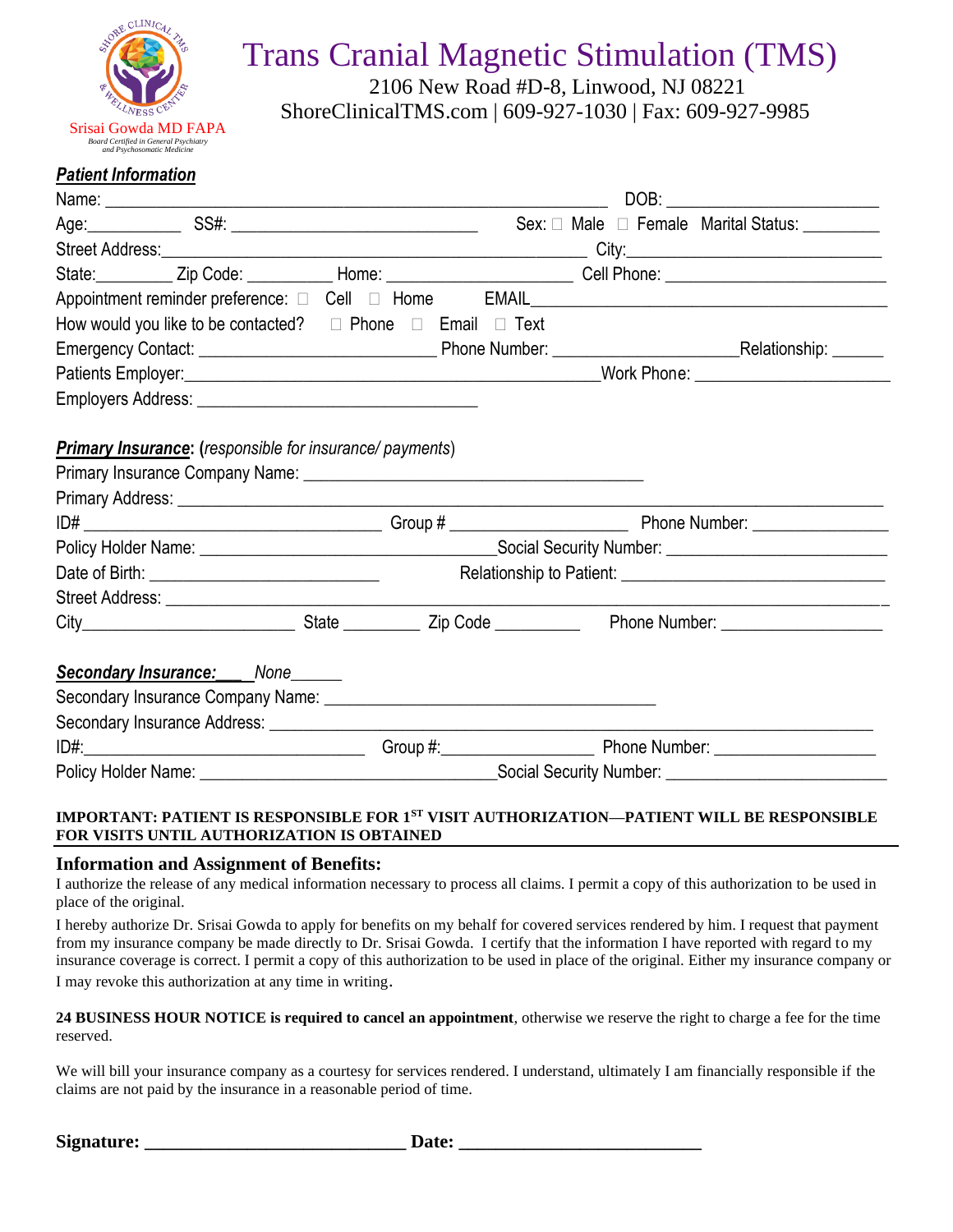

Trans Cranial Magnetic Stimulation (TMS) 2106 New Road #D-8, Linwood, NJ 08221 ShoreClinicalTMS.com | 609-927-1030 | Fax: 609-927-9985

## **Consent to use and disclose your health information**

I appreciate your business and being of service to you. My office staff and I are committed to complying with the Privacy Regulations of the Health Insurance and Accountability Act of 1996 (HIPAA). Your privacy and protection of your health information is important to us. It is a responsibility that we take seriously. As part of the HIPAA privacy regulations, I am required to provide you the "Notice of Privacy Practices" that describes our responsibility and your rights under these regulations.

When we examine, diagnose, treat, or refer you, we will be collecting what the law calls Protected Health information (PHI) about you. We need to use this information here to decide on what treatment is best for you and to provide treatment to you. We may also share this information with others who provide treatment to you or need it to arrange payment for your treatment or for the business or government functions. By signing this form you are agreeing to let us use your information here and send to others. The Notice of Privacy Practice explains in more detail your rights and how we can use and share your information. Please read this before you sign this consent form.

In the future we may change how we use and share your information and so may change our Notice of Privacy Practices. If we do not change it, you get a copy by calling us at 609 927.1030.

If you are concerned about some of your information, you have the right to ask us not to use or share some of your information for treatment, payment or administrative purposes. You will have to tell us what you want in writing. Although we will try to respect your wishes, we are not required to agree to these limitations. However, if we do agree, we promise to comply with your wish.

After you have signed this consent, you have the right to revoke it (by writing a letter telling us you no longer consent) and we will comply with your wishes about using or sharing your information from that time on buy we may already have shared or used some of your information and cannot change that.

Sincerely, Srisai Gowda, M.D.

------------------------------------------------- ------------------------------- Signature of client/personal representative Date

------------------------------------------------- --------------------------------

Printed name of client or personal representative Relationship to the client

Date of NPP 4/14/03 Copy gave to the patient/chart/personal representative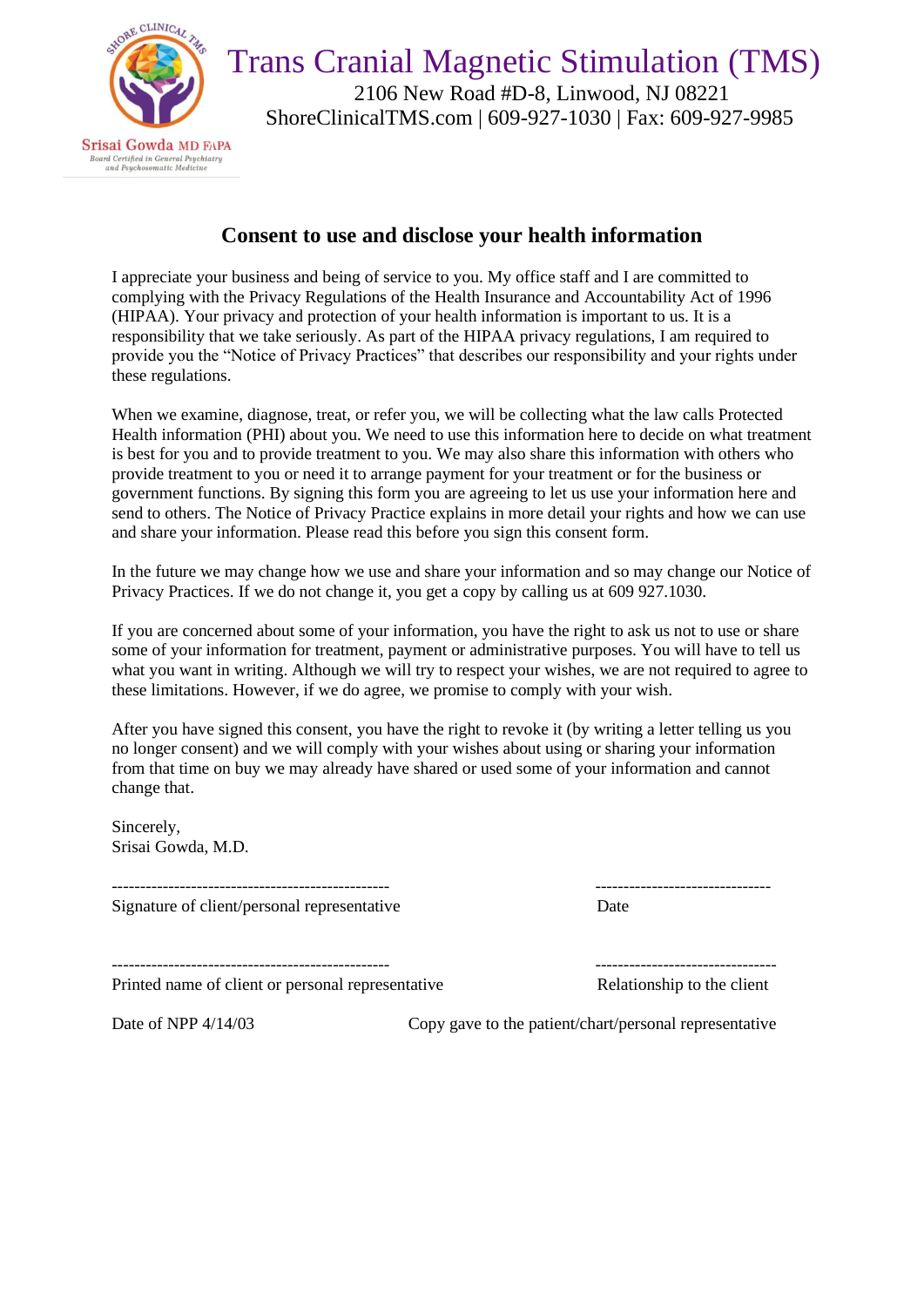

## **Informed Consent for Treatment**

I \_\_\_\_\_\_\_\_\_\_\_\_\_\_\_\_\_\_\_\_\_(name of patient), agree and consent to participate in behavioral health care services offered and provided by **Srisai Gowda, M. D., a behavioral health care provider. I understand that I am consenting and agreeing only to those services that the above named provider is qualified to provide within: the scope of the Psychiatrist's license, certification, and training.**

It is recommended that women who are or may become pregnant, or are breast-feeding, discuss this with their doctor before taking any medication.

**Initial\_\_\_\_\_\_\_**

## **Coordination of Treatment (Primary care/other Physician)**

It is important that all health care providers work together. As such, we would like your permission to communicate with your primary care physician and/or other health care providers if needed. Your consent is valid until discharge. **Please understand that you have the right to revoke this authorization, in writing at any time by sending notice. However, a revocation is not valid to the extent that we have acted in reliance on such authorization.** If you prefer to decline consent, no information will be shared.

**\_\_\_\_you may inform my physician(s) \_\_\_I decline to inform my physician**

PHYSICIAN NAME; Phone:

**Signature: Constanting Date: Date:** 

**Relationship to Patient (if applicable)** 

## **Random Drug Testing for Patient on Controlled Medication**

**Due to a higher incidence of misuse/abuse of controlled substances, we may do random spot drug test in our office (\$15 cost) for those consistently receiving CDS (Adderal, Suboxone, Xanax etc) .** 

**Initial\_\_\_\_\_\_\_**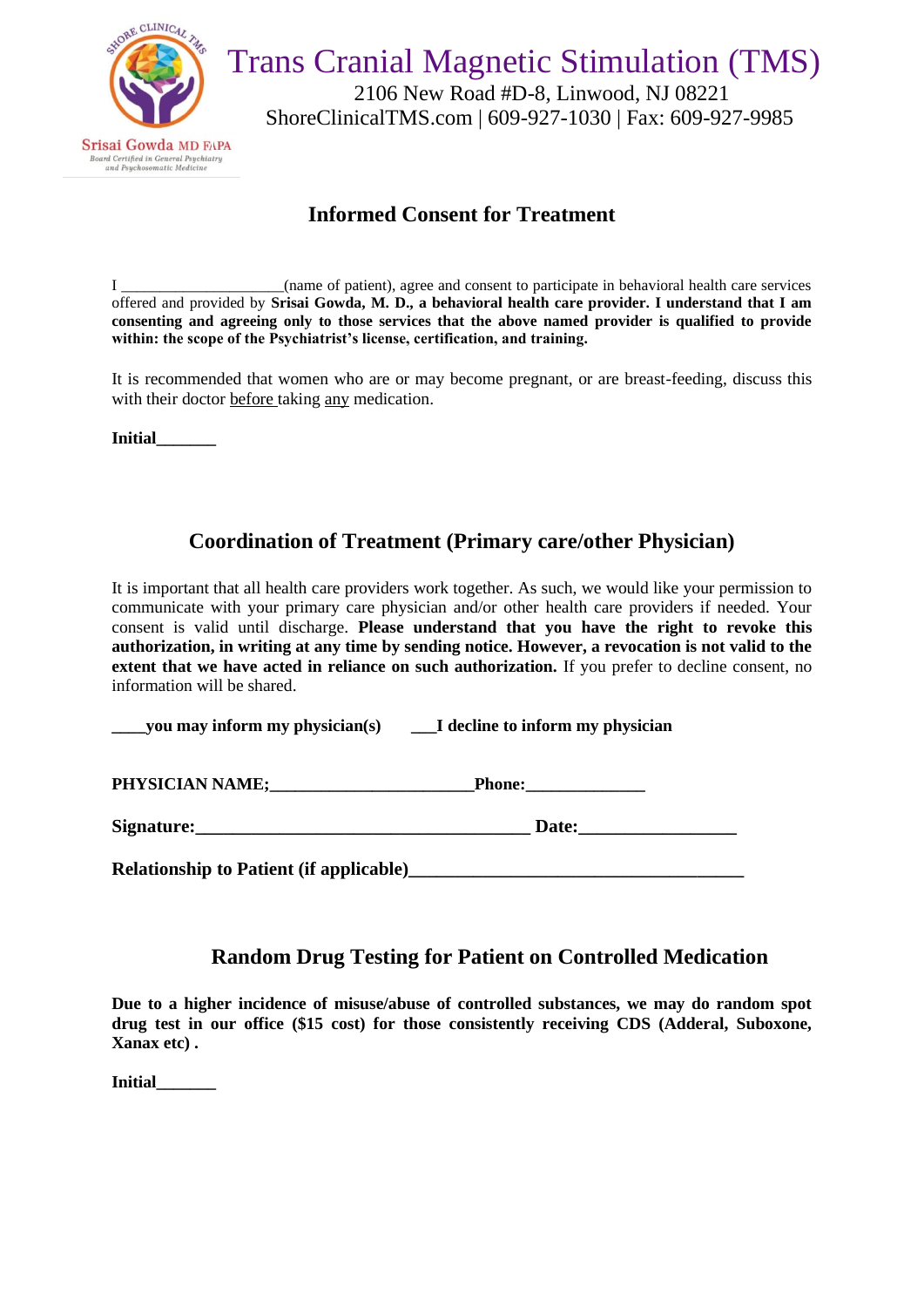| SHORE CLINICAL PAG<br>Srisai Gowda MD FAPA<br>Board Certified in General Psychiatry<br>and Psychosomatic Medicine | <b>Trans Cranial Magnetic Stimulation (TMS)</b><br>2106 New Road #D-8, Linwood, NJ 08221<br>ShoreClinicalTMS.com   609-927-1030   Fax: 609-927-9985 |
|-------------------------------------------------------------------------------------------------------------------|-----------------------------------------------------------------------------------------------------------------------------------------------------|
| <b>Health Questionnaire:</b>                                                                                      |                                                                                                                                                     |
|                                                                                                                   |                                                                                                                                                     |
|                                                                                                                   | <b>Current Medications: Name, Dosage and How Often Taken:</b>                                                                                       |
|                                                                                                                   |                                                                                                                                                     |
| (e.g.; seizures, head injury, BP, etc)<br>Have you had any Psychiatric Treatment in past? Y/N:                    |                                                                                                                                                     |
|                                                                                                                   | (e.g.; anxiety, mental illness, alcoholism)                                                                                                         |
| <b>Social History:</b>                                                                                            |                                                                                                                                                     |
| (who all live in the household, # of children)                                                                    |                                                                                                                                                     |
|                                                                                                                   |                                                                                                                                                     |
|                                                                                                                   |                                                                                                                                                     |
|                                                                                                                   |                                                                                                                                                     |